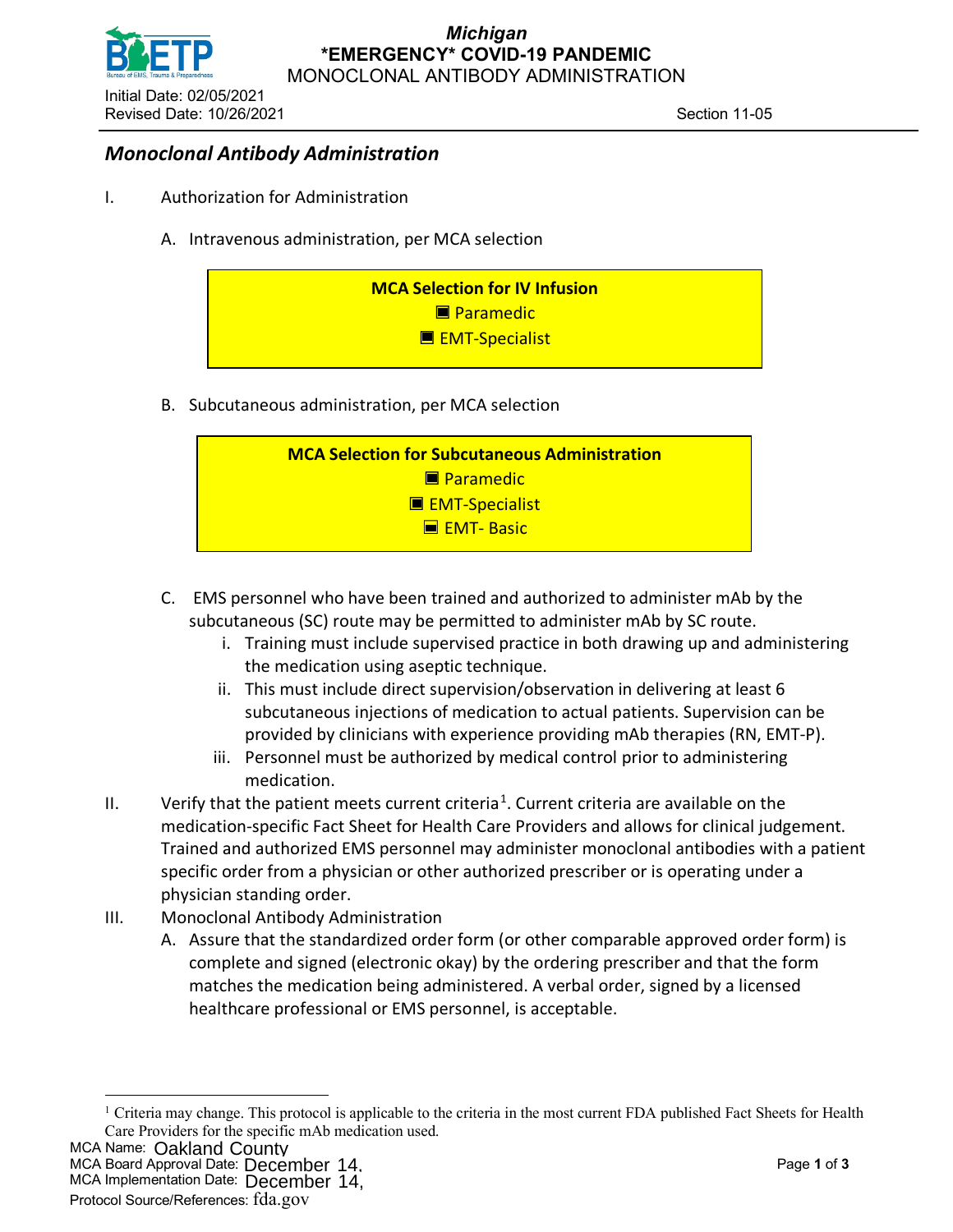

## *Michigan* **\*EMERGENCY\* COVID-19 PANDEMIC**

MONOCLONAL ANTIBODY ADMINISTRATION

- B. Provide a copy of the Fact Sheet for Patients, Parents, and Caregivers appropriate to the medication to be used and that the patient or the patient's authorized representative has signed a copy of Fact Sheet and agrees to have the medication administered.
	- i. The signed Fact Sheet should become part of the EMS patient care record and a copy provided to the ordering prescriber.
	- ii. If the patient is unable to sign, the ordering prescriber or the facility is responsible for assuring the authorized representative has received the Fact Sheet and agrees to treatment.
	- iii. Fact Sheet for Patients, Parents and Caregivers are located [here.](https://www.michigan.gov/coronavirus/0,9753,7-406-98178_106077_106091---,00.html)
- C. Refer to the appropriate Fact Sheet for Healthcare Provider for detailed information on the specific medication being administered. This document should be accessible at all times and should be reviewed prior to the authorized EMS personnel administering this medication for dosing and administration specifics. All authorized mAb medications may administered by the intravenous route for treatment of mild to moderate COVID-19. The use of mAb for post exposure prophylaxis and use by the subcutaneous (SC) route have been authorized for certain mAb medications. Additionally, MDHHS has issued guidance on the use of the SC route of administration. Authorized EMS personnel should assure that the administration of mAb products are done in accordance with the applicable FDA Fact Sheet for Health Care Providers and applicable [guidance by MDHHS.](https://www.michigan.gov/coronavirus/0,9753,7-406-98178_106077_106091---,00.html)
- D. Perform administration as directed in the appropriate Fact Sheet for Healthcare Provider.
- E. If applicable, discontinue the infusion and flush IV with 10 mL of NSS, keeping the IV in place during monitoring period.
- F. Treat any significant mAb administration related symptoms (e.g., nausea, fever, etc.) in accordance with appropriate approved protocols and/or prescribers orders consistent with the EMS personnel's scope of practice.
- IV. Monitoring and Administration Related Problems
	- A. Full vital signs should be obtained prior to beginning the administration.
	- B. For patients with vital signs within normal limits, vital signs should be monitored at least every 30 minutes during the administration and post-administration observation period.
	- C. For patients that have or develop any abnormal vital signs or experience any side effects, vital signs must be recorded at least every 15 minutes.
	- D. If a patient has minor symptoms during the administration
		- i. Slow the rate of infusion (if applicable)
		- ii. If symptoms do not improve, treat per appropriate protocols and consider discontinuing the administration.
		- iii. If symptoms worsen, stop administration and contact prescribing health care provider or medical control.
	- E. If a patient has significant symptoms that appear to be administration-related, immediately discontinue the administration and contact the prescribing health care provider or medical control.
	- F. All patients must be monitored, as above, for at least 60 minutes after completing or discontinuing the administration. This monitoring and observation period may be